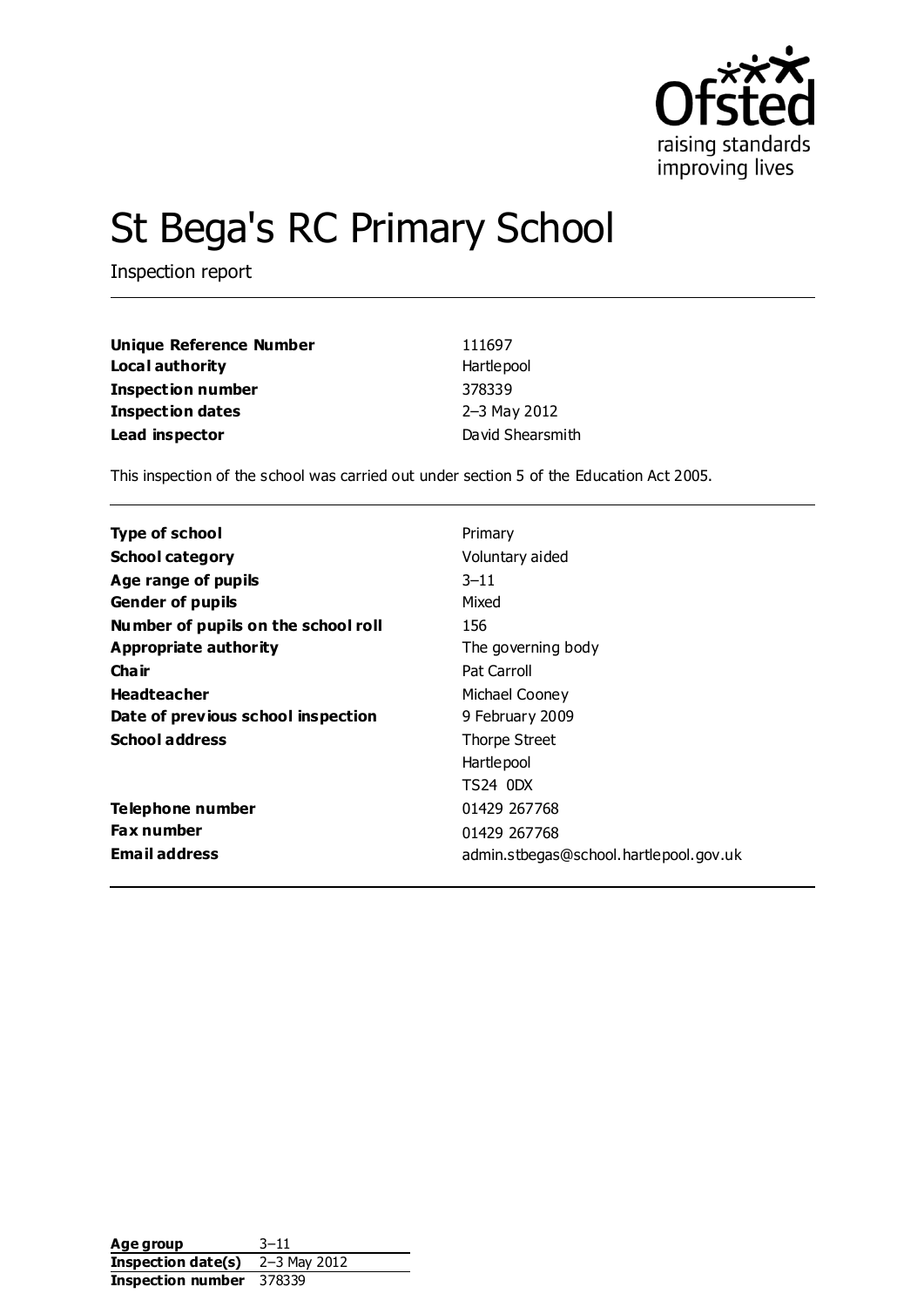

You can use Parent View to give Ofsted your opinion on your child's school. Ofsted will use the information parents and carers provide when deciding which schools to inspect and when.

You can also use Parent View to find out what other parents and carers think about schools in England. You can visit [www.parentview.ofsted.gov.uk,](file:///C:/Users/ggleaden/AppData/AppData/Local/Microsoft/Windows/Temporary%20Internet%20Files/AppData/AppData/Local/Temp/www.parentview.ofsted.gov.uk) or look for the link on the main Ofsted website: [www.ofsted.gov.uk](file:///C:/Users/ggleaden/AppData/AppData/Local/Microsoft/Windows/Temporary%20Internet%20Files/AppData/AppData/Local/Temp/www.ofsted.gov.uk)

The Office for Standards in Education, Children's Services and Skills (Ofsted) regulates and inspects to achieve excellence in the care of children and young people, and in education and skills for learners of all ages. It regulates and inspects childcare and children's social care, and inspects the Children and Family Court Advisory Support Service (Cafcass), schools, colleges, initial teacher training, work-based learning and skills training, adult and community learning, and education and training in prisons and other secure establishments. It assesses council children's services, and inspects services for looked after children, safeguarding and child protection.

Further copies of this report are obtainable from the school. Under the Education Act 2005, the school must provide a copy of this report free of charge to certain categories of people. A charge not exceeding the full cost of reproduction may be made for any other copies supplied.

If you would like a copy of this document in a different format, such as large print or Braille, please telephone 0300 123 4234, or email [enquiries@ofsted.gov.uk](mailto:enquiries@ofsted.gov.uk)

You may copy all or parts of this document for non-commercial purposes, as long as you give details of the source and date of publication and do not alter the information in any way .

To receive regular email alerts about new publications, including survey reports and school inspection reports, please visit our website and go to 'Subscribe'.

Piccadilly Gate Store Street Manchester M1 2WD

T: 0300 123 4234 Textphone: 0161 618 8524 [enquiries@ofsted.gov.uk](mailto:enquiries@ofsted.gov.uk) [www.ofsted.gov.uk](http://www.ofsted.gov.uk/)



© Crown copyright 2012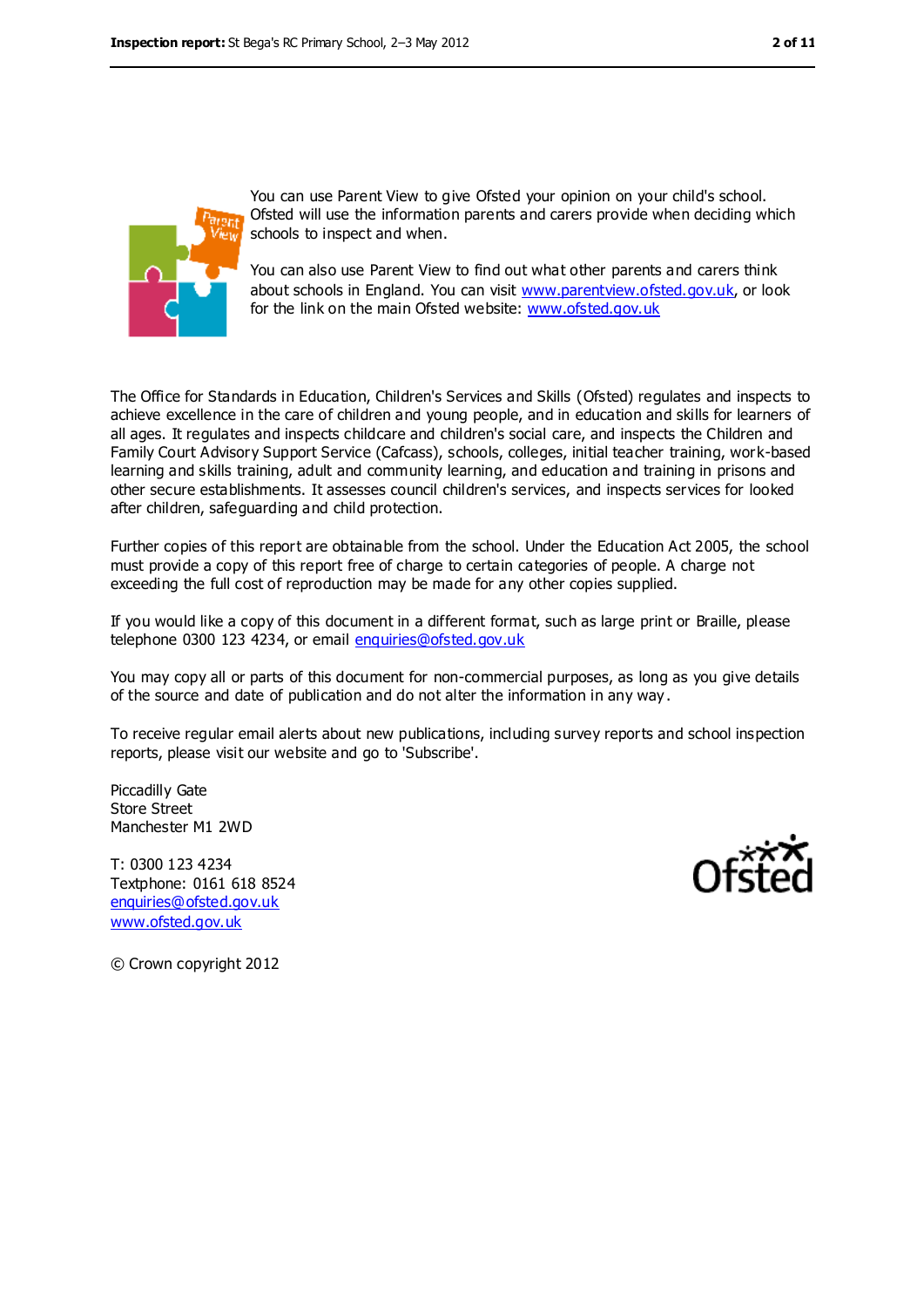# **Introduction**

Inspection team

David Shearsmith Patrick Hargreaves Additional inspector Additional inspector

This inspection was carried out with two days' notice. Inspectors observed seven teachers teaching 23 lessons, of which some were joint observations with senior leaders. They also paid short visits to other lessons to view the school's overall curriculum and observed short sessions on letters and sounds. In addition, inspectors made visits to assemblies and enrichment activities. Meetings were held with groups of pupils, members of the governing body, a national college school leader and school staff, including senior and middle managers. Inspectors looked at a number of documents, including: the school's selfevaluation documentation, monitoring and evaluation records, development plans, safeguarding policies and a sample of teachers' assessments and planning. Inspectors analysed 72 questionnaires returned by parents and carers, and others completed by pupils and staff.

# **Information about the school**

The school is smaller than the average-sized primary school. The proportion of pupils known to be eligible for free school meals is above average and increasing. The proportions of disabled pupils and those who have special educational needs are typically below average, including those at school action plus. The number of pupils that are supported at school action is above average. Almost all pupils are of White British heritage. Very few pupils are of minority ethnic heritages and there are none who speak English as an additional language. The children in the Early Years Foundation Stage are taught in two classes, one of which includes pupils from Year 1. The school meets the current government floor standard, which sets the minimum expectations for pupils' attainment and progress.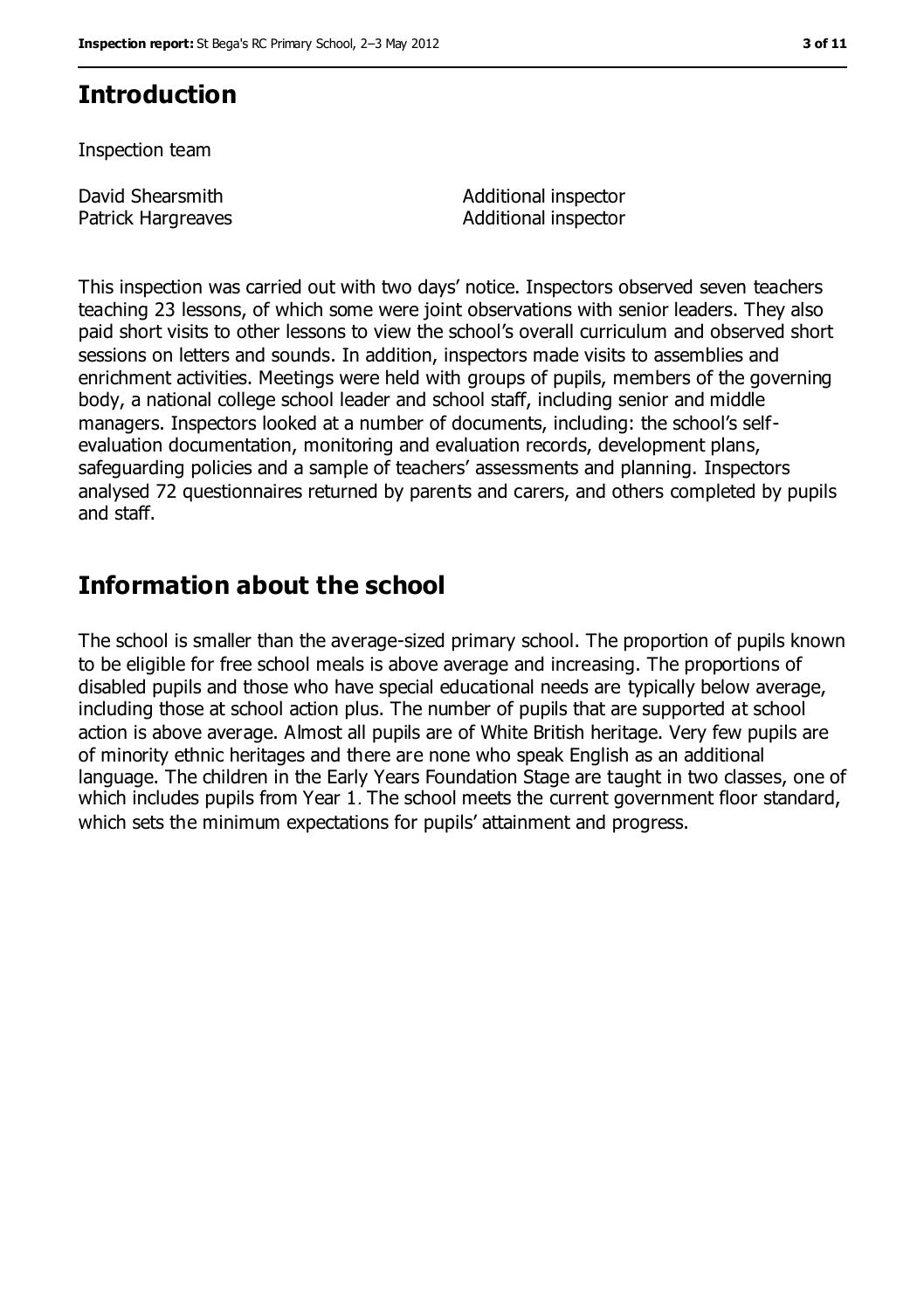**Inspection grades: 1 is outstanding, 2 is good, 3 is satisfactory and 4 is inadequate** Please turn to the glossary for a description of the grades and inspection terms

# **Inspection judgements**

| <b>Overall Effectiveness</b> |  |
|------------------------------|--|
|------------------------------|--|

| <b>Achievement of pupils</b>          |  |
|---------------------------------------|--|
| <b>Quality of teaching</b>            |  |
| <b>Behaviour and safety of pupils</b> |  |
| <b>Leadership and management</b>      |  |

## **Key Findings**

- St Bega's is a good school. Pupils make good progress in this school, which has a strong, family ethos. The school is not yet outstanding because pupils do not make the same progress in writing as they do in other subjects and provision for outdoor learning in the Early Years Foundation Stage does not always promote learning opportunities for children in their basic skills.
- All pupils achieve well, including disabled pupils and those who have special educational needs. Pupils are keen to learn and engage well in lessons. They enjoy their learning and the stimulating activities on offer. Reading is taught well throughout the school, so that pupils' progress is good overall.
- Teaching is consistently good with some examples of outstanding teaching. Pupils are clear about what they are going to learn. Questioning is used well to promote good progress and to assess and develop pupils' understanding. Lessons are stimulating and delivered at a good pace and there is a good climate for learning in the school.
- Pupils' behaviour is consistently good throughout the school. Pupils readily take on responsibility and are polite and helpful and have a good understanding of how to keep safe. Almost all parents and carers agree with their children that behaviour is usually good and that bullying does not happen very often. Pupils enjoy school very much and this is reflected in attendance that is above average overall.
- $\blacksquare$  The headteacher, very well supported by the deputy head, has made a positive difference to the school since the previous inspection. The senior leadership team has been instrumental in moving the school forward with clear feedback to staff about how to improve their practice. The leadership of teaching is good with a strong focus on improving progress through pupil progress meetings and with good systems in place to monitor and evaluate improvements.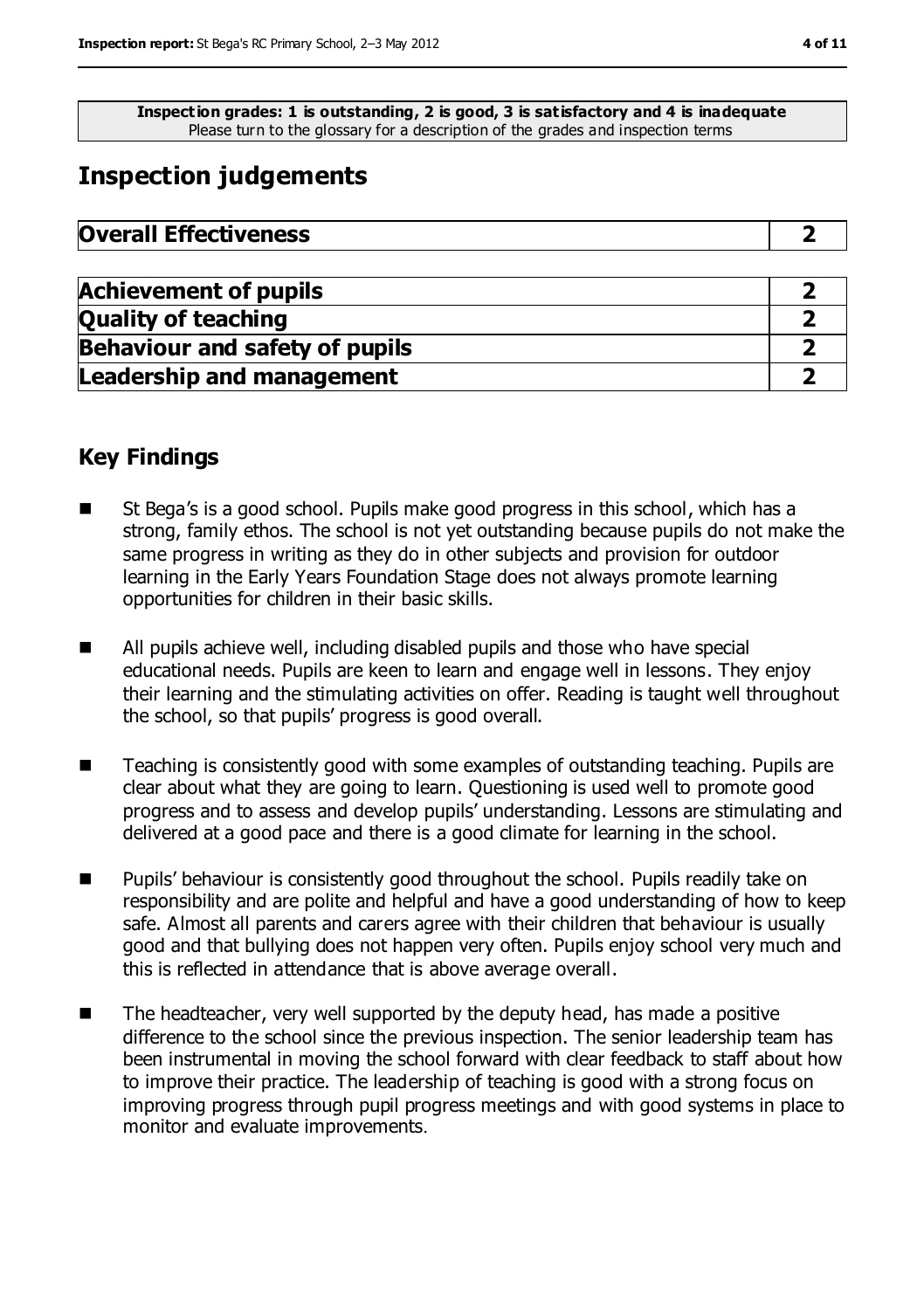## **What does the school need to do to improve further?**

- Improve achievement in writing by:
	- providing more opportunities for extended writing across the curriculum
	- improving handwriting skills and presentation  $\equiv$
	- improving the use of success criteria in writing lessons to accelerate pupils' progress
	- involving pupils' skills in assessing their own success in writing and then giving them time to improve.
- Improve outdoor provision in the Early Years Foundation Stage by:
	- improving the level of challenge in activities when children are learning for  $\equiv$ themselves
	- providing more opportunities for children to develop their literacy and mathematical skills.

## **Main Report**

### **Achievement of pupils**

Most children enter the Early Years Foundation Stage with skills below those typical for their age. They often have weaker literacy and calculation skills. In lessons, teaching effectively supports children's good progress due to the good relationships between staff and children in the Nursery and Reception /Year1 class. The provision for pupils indoors is good, but outdoor provision does not always promote children's skills in literacy and mathematics well enough.

Pupils continue to make good progress in Years 1 and 2. Although levels of attainment in Year 2 have slightly declined over recent years, this has been due to more accurate assessment procedures and children's weaker literacy skills as they enter school. The pace of learning has increased and all pupils, including girls and boys and those known to be eligible for free school meals, are now making better progress, particularly in reading and mathematics. Teaching assistants generally provide good support across the school and as a result, pupils who are disabled and those who have special educational needs make good, and sometimes better, progress.

This improvement in overall progress is beginning to have a positive impact in both Key Stages 1 and 2. By the time pupils reach year 6 standards are broadly average and improving, although writing remains a relatively weaker area. Improvements are also the result of better teaching and the good use of intervention strategies to ensure that all groups of pupils make good progress. Pupils' attainment in the current Years 5 and 6 is broadly average and progress is good and sometimes better.

In lessons, pupils are keen to learn and they respond well to activities teachers set them. The teachings of phonics (letters and sounds) in the Early Years Foundation Stage is good. Pupils read confidently and enjoy talking about their books. By the end of Years 2 and 6, standards are broadly average in reading because the school has put in place a dedicated daily session to promote literacy and spelling across the school.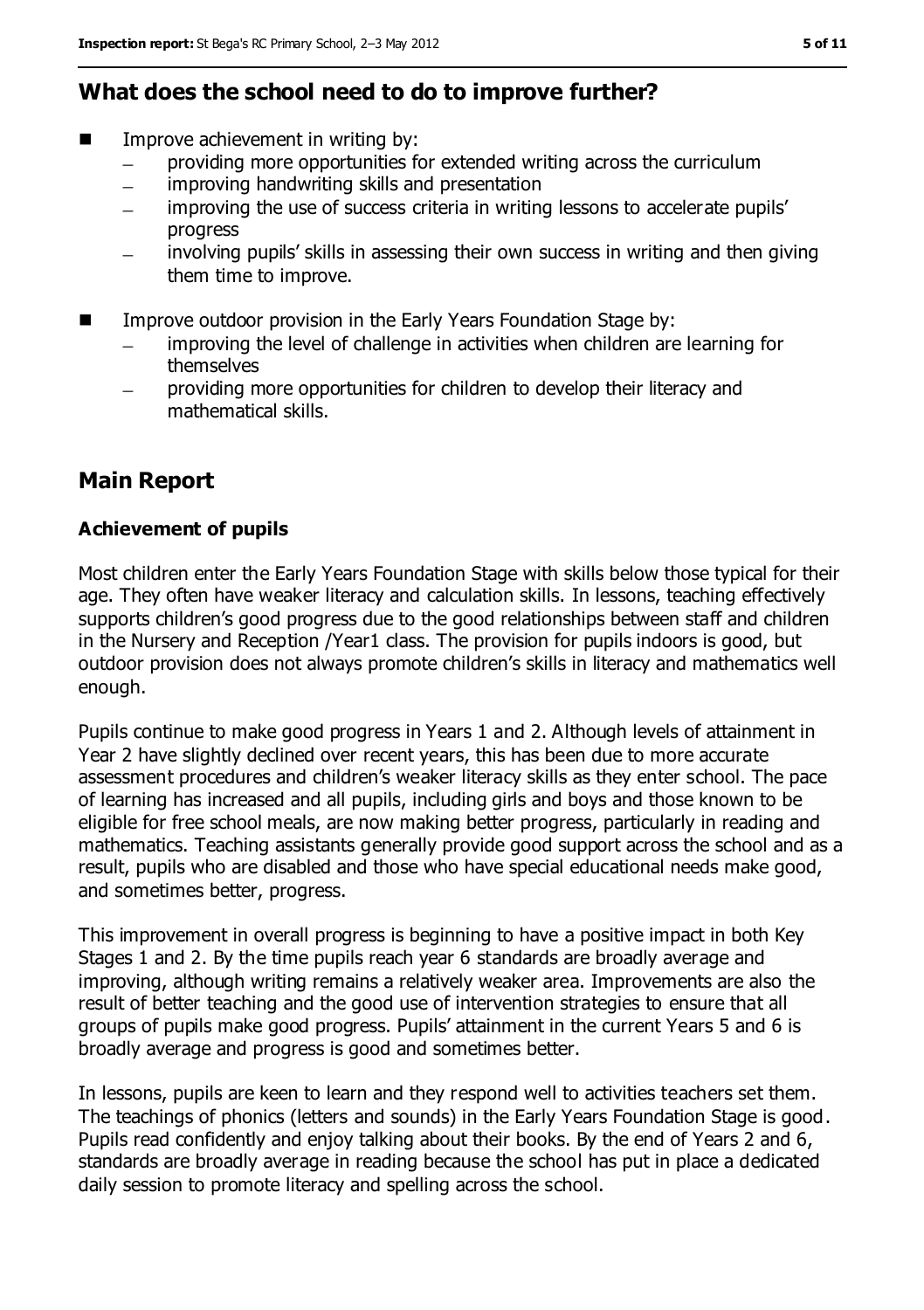## **Quality of teaching**

The school creates a very positive environment for learning with pupils being encouraged to learn through a stimulating curriculum which still has a focus on pupils' basic skills. Teachers and support staff generally work well in teams and ensure that all pupils make good progress. Some teaching assistants are particularly successful in meeting the needs of pupils who have special educational needs so that they make at least good progress. The school's timetable has been devised with short sessions to promote basic literacy skills in the morning, to maximise learning.

Learning often moves at a good pace and teachers are inventive in engaging pupils. For example, in a Years 3/4 lesson about India the teacher used a range of strategies that inspired pupils to learn and make good progress in their writing. Teachers effectively use questioning to clarify pupils' understanding as seen in Year 5/6 class when identifying two and three-dimensional shapes. The teacher very effectively assessed their prior learning and skilfully promoted their good progress by effective questioning and group work.

Where learning is less effective in some writing lessons, although pupils are clear what they have to learn, they are not always given sufficient guidance on how to be successful with a particular genre. This was the case in a Year 1/2 class where the success criteria were not made sufficiently clear to accelerate progress. Although progress is generally good, there are some missed opportunities across the school to accelerate progress through the effective use of success criteria.

Marking is generally good, however, pupils are not always given time to improve once they have been given guidance, particularly in writing, and some work is poorly presented. The curriculum is adapted well to meet pupils' needs, but there are insufficient opportunities across the curriculum for pupils to write at greater length. The school caters well for pupils' spiritual, moral, social and cultural development in lessons, as seen in the Early Years Foundation Stage where pupils explored a range of creative materials and were fascinated by the 'visiting alien'. Outdoor provision, however, does not always provide sufficient opportunities for children to improve their skills because child-initiated activities are not always structured well enough to provide sufficient challenge to extended learning.

Parents and carers agree that teaching is good. Many commented on the good progress their children were making in the school, for example, one parent wrote 'the school is a fantastic place for my daughter to learn and grow.'

### **Behaviour and safety of pupils**

Behaviour is typically good overall. In lessons, there is a positive climate for learning because pupils engage effectively in their learning and behave particularly well. The school is often complimented on the behaviour of pupils when they go out of school on educational visits. Pupils play happily together and support each other well, despite a lack of playtime equipment. Pupils are good at creating their own play. Most pupils think that behaviour is good the majority of the time. Although a minority of parents and carers say that a small number of pupils sometimes do not behave well, the vast majority of parents and carers feel that behaviour is good, and inspectors' findings reflect this. The school manages behaviour well both in and out of the classroom. Pupils are clear about how they should treat everyone in the school because of the good systems that supports behaviour management.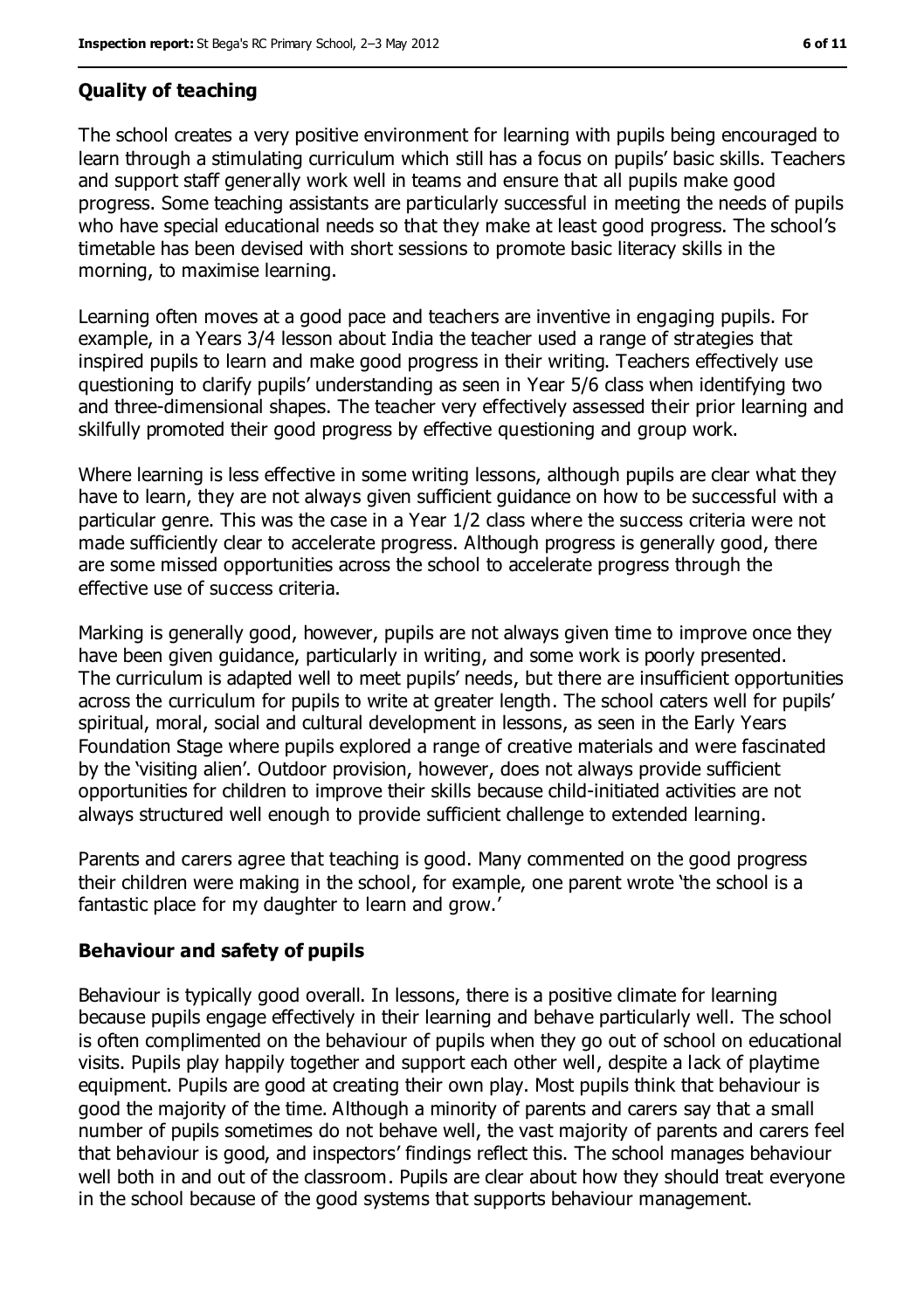Pupils consider that bullying incidents are rare. Through regular assemblies and planned curriculum opportunities, pupils are given opportunities to discuss different types of bullying, including name-calling, cyber-bullying and racism. The majority of pupils have a good understanding of what they should do if they are being bullied and they said they are confident that any issues would be dealt with effectively. A minority of parents and carers did not feel that bullying is dealt with well. Inspection evidence indicates that good arrangements have been put in place to deal with any issues which arise.

Pupils say that they feel safe in school and they also have a good understanding of how to keep safe and gauge risk. They know about how to stay safe in different situations and understand about e-safety and the need to stay safe on the internet. They are also aware of the dangers of living close to the sea and have a good understanding of water safety.

#### **Leadership and management**

The headteacher, well supported by a strong leadership team and a committed team of teachers, has been instrumental in raising standards in this caring family school. The whole staff are a strong team and they have been determined to improve outcomes for all pupils. Good professional development and support from their partner school has improved teaching and established a good climate for learning. The leadership of teaching and learning is good because monitoring and evaluation systems provide good feedback that has enabled teachers to improve. The school has good systems to support pupils' progress through meetings that hold staff to account. Good assessment systems and challenging targets have also been instrumental in improving the school's overall outcomes. Selfevaluation shows that the school has a good understanding of its strengths and areas for improvement. The school is focused on raising standards and is well placed to sustain improvement.

The planned curriculum provides a range of creative opportunities both in and out of school that meets pupils' needs well. It is based on raising standards and has been very effective in improving standards in reading and mathematics but less so in writing because there are insufficient opportunities for extended writing across the curriculum. Skills in handwriting and presentation have been identified recently as an area for improvement. However, initiatives to address these issues have not had insufficient time to have an impact on improving standards in writing. Pupils' spiritual, moral, social and cultural development is good. This is because pupils have a range of opportunities to understand other cultures as well as experiencing spiritual moments throughout their time in school. Pupils also relate well to each other due to the ethos of the school that promotes harmony and a family atmosphere.

The governing body provides good support and challenge to all school leaders and has helped to drive improvements. It meets its statutory responsibilities with regard to safeguarding and has good systems in place to ensure that the school is safe and secure. The governing body has developed effective committee structures to support improvements in the school and evaluate the impact of their decisions. There is no evidence of discrimination of any kind over a number of years. Good relationships across the school mean that all pupils are known as individuals and their needs addressed accordingly. As a result they all have an equal opportunity to succeed.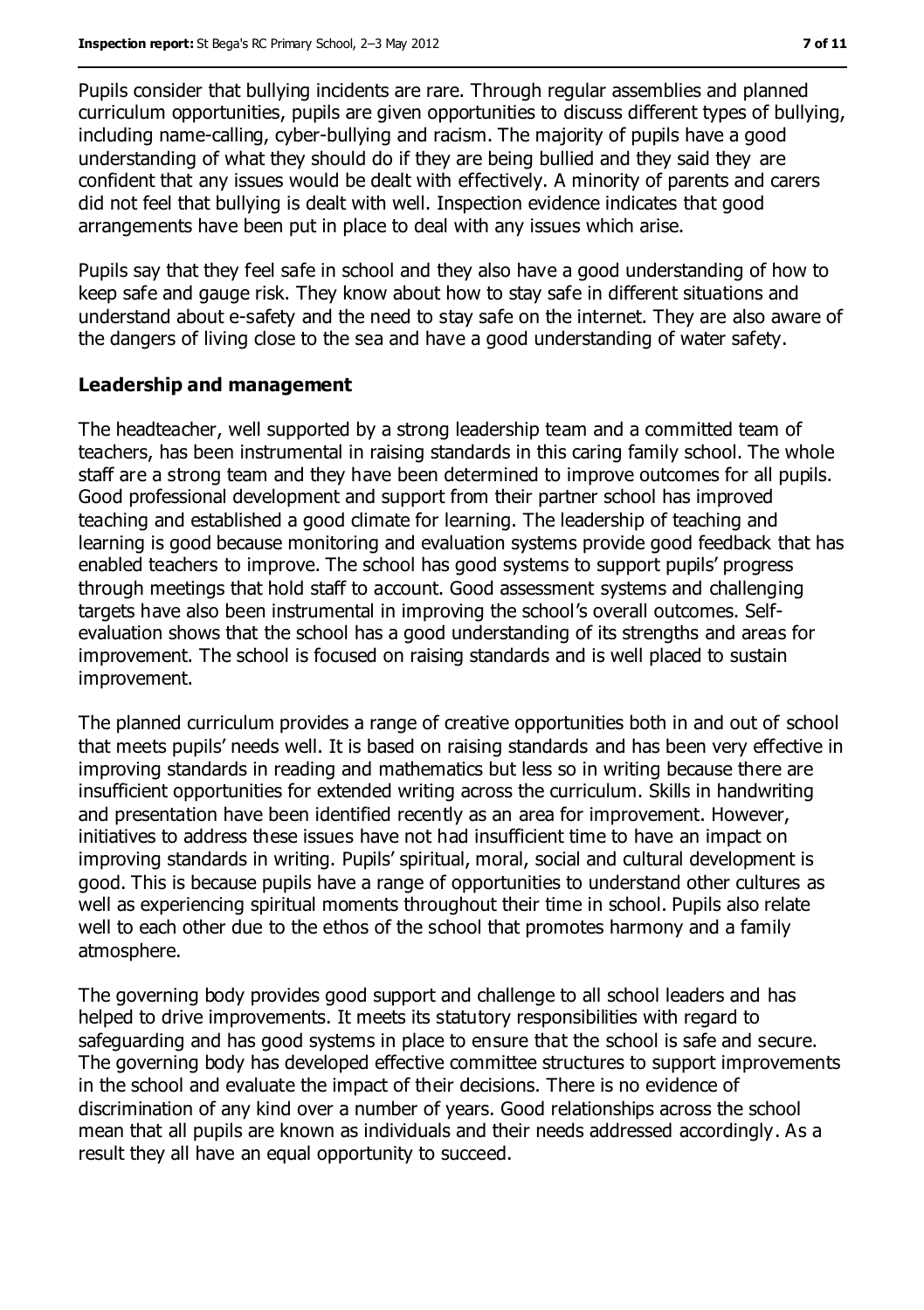# **Glossary**

| What inspection judgements mean |  |  |
|---------------------------------|--|--|
|---------------------------------|--|--|

| Grade   | <b>Judgement</b> | <b>Description</b>                                                                                                                                                                                                            |
|---------|------------------|-------------------------------------------------------------------------------------------------------------------------------------------------------------------------------------------------------------------------------|
| Grade 1 | Outstanding      | These features are highly effective. An outstanding school<br>provides exceptionally well for all its pupils' needs.                                                                                                          |
| Grade 2 | Good             | These are very positive features of a school. A school that is<br>good is serving its pupils well.                                                                                                                            |
| Grade 3 | Satisfactory     | These features are of reasonable quality. A satisfactory school<br>is providing adequately for its pupils.                                                                                                                    |
| Grade 4 | Inadequate       | These features are not of an acceptable standard. An<br>inadequate school needs to make significant improvement in<br>order to meet the needs of its pupils. Ofsted inspectors will<br>make further visits until it improves. |

## **Overall effectiveness of schools**

|                       | Overall effectiveness judgement (percentage of schools) |      |                     |                   |
|-----------------------|---------------------------------------------------------|------|---------------------|-------------------|
| <b>Type of school</b> | <b>Outstanding</b>                                      | Good | <b>Satisfactory</b> | <b>Inadequate</b> |
| Nursery schools       | 54                                                      | 42   |                     |                   |
| Primary schools       | 14                                                      | 49   | 32                  |                   |
| Secondary schools     | 20                                                      | 39   | 34                  |                   |
| Special schools       | 33                                                      | 45   | 20                  |                   |
| Pupil referral units  | 9                                                       | 55   | 28                  |                   |
| All schools           | 16                                                      |      |                     |                   |

New school inspection arrangements have been introduced from 1 January 2012. This means that inspectors make judgements that were not made previously.

The data in the table above are for the period 1 September to 31 December 2011 and represent judgements that were made under the school inspection arrangements that were introduced on 1 September 2009. These data are consistent with the latest published official statistics about maintained school inspection outcomes (see [www.ofsted.gov.uk\)](file:///C:/Users/ggleaden/AppData/AppData/Local/Microsoft/Windows/Temporary%20Internet%20Files/AppData/AppData/Local/Temp/www.ofsted.gov.uk).

The sample of schools inspected during 2010/11 was not representative of all schools nationally, as weaker schools are inspected more frequently than good or outstanding schools.

Primary schools include primary academy converters. Secondary schools include secondary academy converters, sponsor-led academies and city technology colleges. Special schools include special academy converters and non-maintained special schools.

Percentages are rounded and do not always add exactly to 100.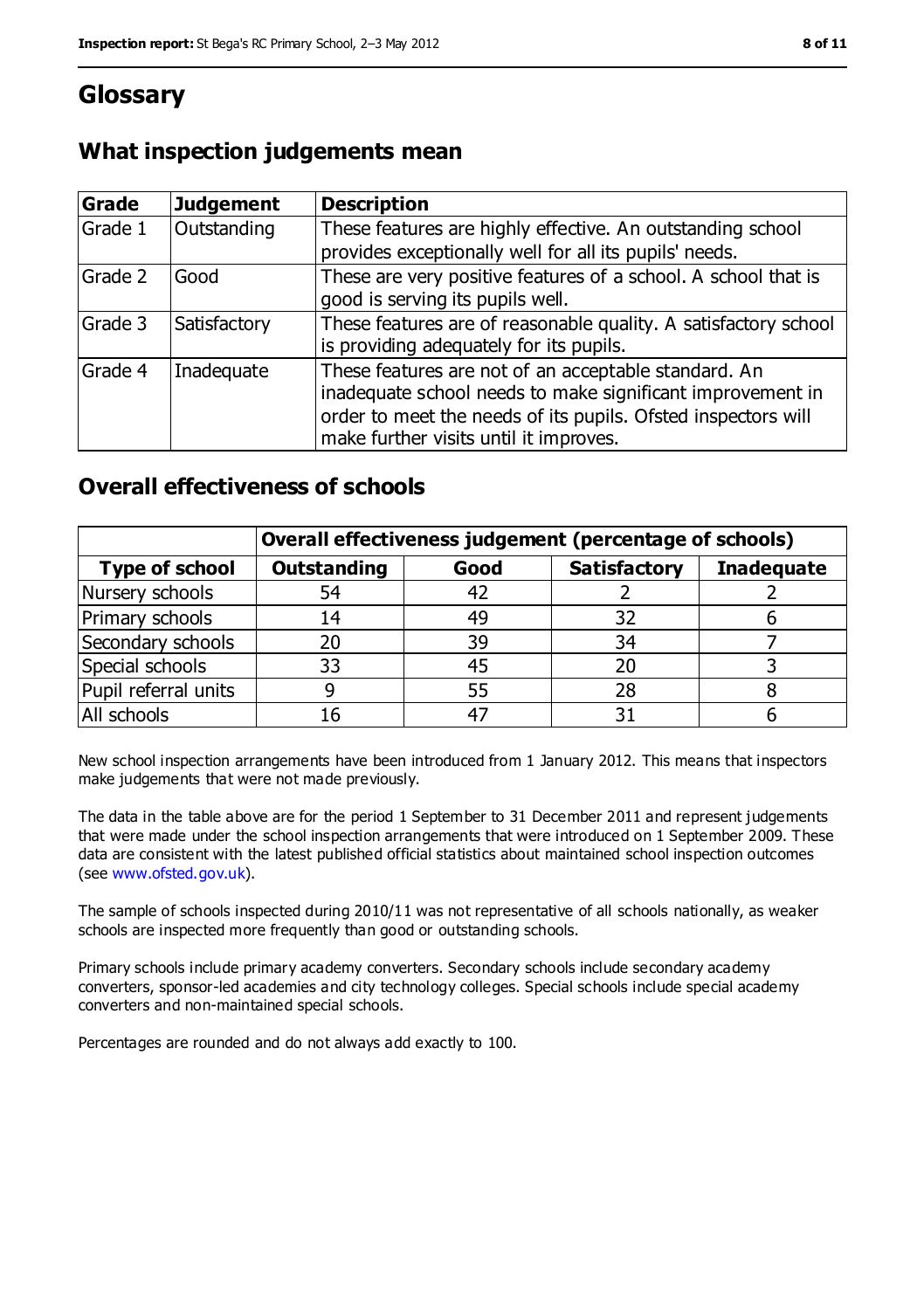# **Common terminology used by inspectors**

| Achievement:                  | the progress and success of a pupil in their learning and<br>development taking account of their attainment.                                                                                                           |
|-------------------------------|------------------------------------------------------------------------------------------------------------------------------------------------------------------------------------------------------------------------|
| Attainment:                   | the standard of the pupils' work shown by test and<br>examination results and in lessons.                                                                                                                              |
| Attendance:                   | the regular attendance of pupils at school and in lessons,<br>taking into account the school's efforts to encourage good<br>attendance.                                                                                |
| Behaviour:                    | how well pupils behave in lessons, with emphasis on their<br>attitude to learning. Pupils' punctuality to lessons and their<br>conduct around the school.                                                              |
| Capacity to improve:          | the proven ability of the school to continue improving based<br>on its self-evaluation and what the school has accomplished<br>so far and on the quality of its systems to maintain<br>improvement.                    |
| Floor standards:              | the national minimum expectation of attainment and<br>progression measures                                                                                                                                             |
| Leadership and<br>management: | the contribution of all the staff with responsibilities, not just<br>the governors and headteacher, to identifying priorities,<br>directing and motivating staff and running the school.                               |
| Learning:                     | how well pupils acquire knowledge, develop their<br>understanding, learn and practise skills and are developing<br>their competence as learners.                                                                       |
| Overall effectiveness:        | inspectors form a judgement on a school's overall<br>effectiveness based on the findings from their inspection of<br>the school.                                                                                       |
| Progress:                     | the rate at which pupils are learning in lessons and over<br>longer periods of time. It is often measured by comparing<br>the pupils' attainment at the end of a key stage with their<br>attainment when they started. |
| Safety:                       | how safe pupils are in school, including in lessons; and their<br>understanding of risks. Pupils' freedom from bullying and<br>harassment. How well the school promotes safety, for<br>example e-learning.             |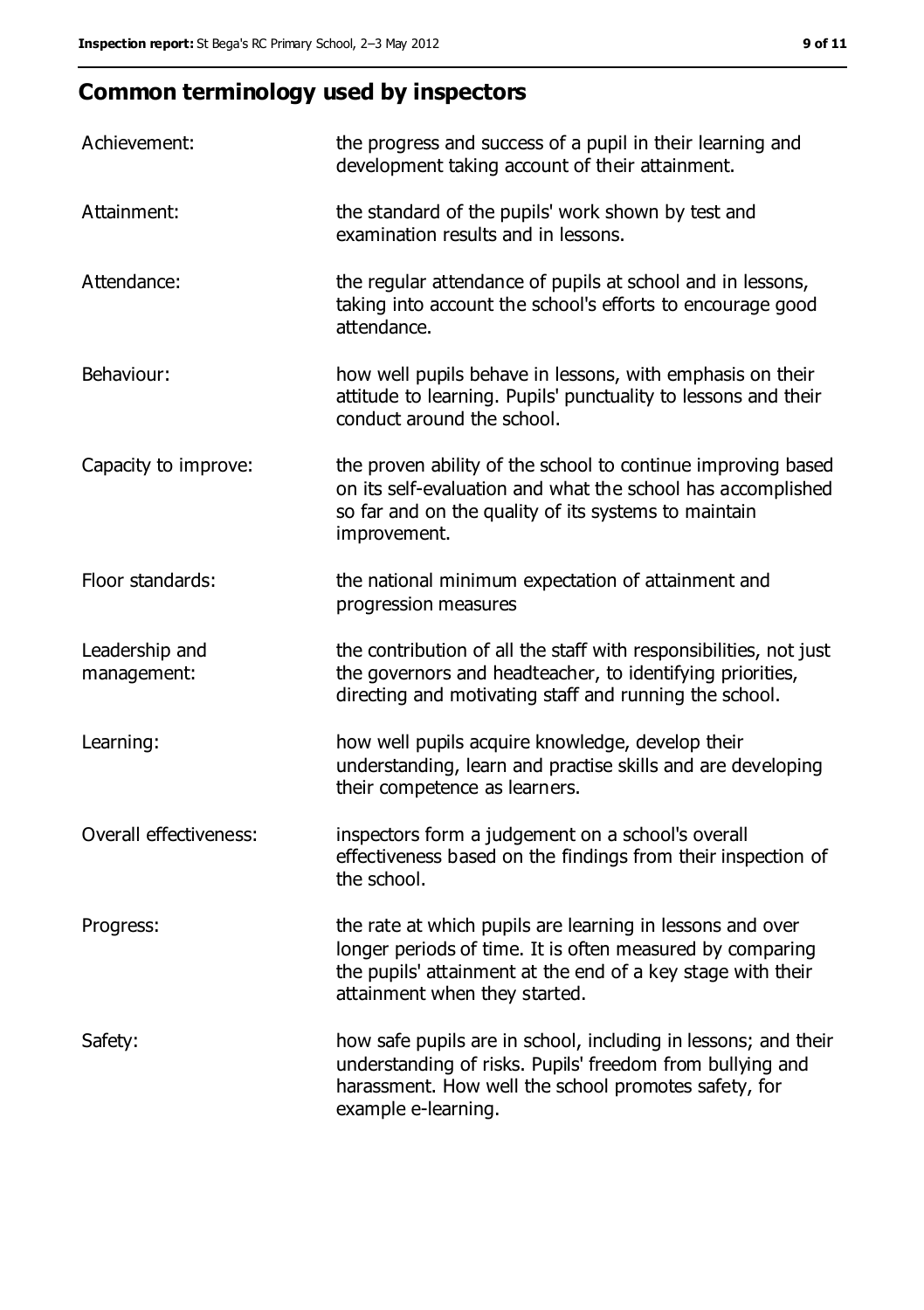#### **This letter is provided for the school, parents and carers to share with their children. It describes Ofsted's main findings from the inspection of their school.**



4 May 2012

Dear Pupils

#### **Inspection of St Bega's RC Primary School, Hartlepool, TS24 0DX**

Thank you for making us feel so welcome when we visited your school and for completing the questionnaires. We really appreciated your help and particularly enjoyed talking to you. You told us that you really like school, the teachers care about you and lessons are often fun. You said you particularly enjoy art, music and physical education lessons. You try hard in lessons and look after each other in the playground. You are polite to adults and kind to each other as you move around the school. You behave well in and out of lessons and make a good contribution to improving the school.

Your school provides you with a good education. By the end of Year 6, your attainment is average and your progress is good because you are well taught. I have asked the school to help you even more by:

- making sure that you make better progress in writing, by improving your handwriting and presentation skills, involving you more in improving your own writing and by giving you more opportunities to write in other subjects
- **In** improving outdoor opportunities for younger children to develop their basic skills, and providing them with challenging outdoor activities that help them learn for themselves.

You can help the school to improve further by continuing to concentrate hard in lessons and by suggesting ideas for improvements to the school playground that you talked to us about during the inspection.

Yours sincerely,

David Shearsmith Lead Inspector